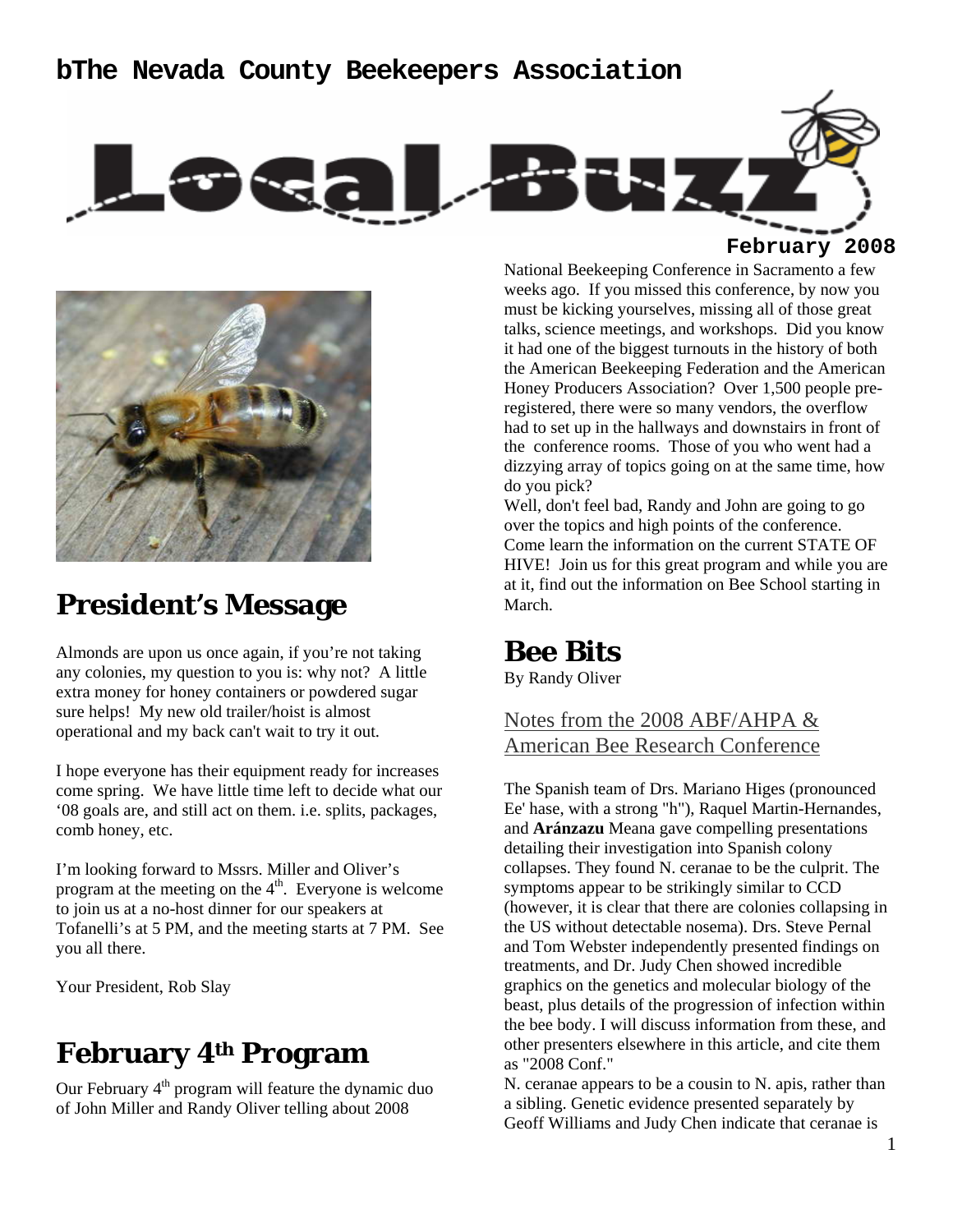closer to N. bombi (from bumblebees) or N. vespula (from wasps and some other insects), which helps explain why the European honey bee lacks resistance to it, and suggesting that it may spread to other bees. Don't expect to diagnose nosema infections without a microscope--Chen and the Higes team both found that ceranae infection does not produce dysentery, swollen abdomens, a white gut, nor "crawlers" (although I find a few infected crawlers in my yards).

Higes and Meana explained that the pathogenesis of ceranae infection in a colony progresses through four stages: it builds slowly the first year, and can be detected mostly in foragers. The bees then compensate by rearing more brood, even through winter. There may be a "false recovery" during the second summer, during which the colony rebounds somewhat. However, during this time the infection starts to move into the house bees. Finally, the bees "lose ventricular function" (they can no longer digest food), stop eating (and stop taking medicated syrup, or pollen supplement), and simply starve to death in the midst of plenty. Most adults die far from the hive, leaving a handful of young bees and the queen. Colonies can collapse either during summer or winter, but the character of the infection differs. During cold season collapse, most bees are infected, and spore counts exceed 10 million spores per bee. Contrarily, with warm season breakdown, less than half the bees are infected, and spore counts are generally much lower. Forager bees just die in the field, and the colony shows no symptoms other than dwindling away.

The Spanish researchers don't count spores, however. To them, a colony is either "clean," with zero spores, or infected, and on its way to eventual collapse unless treated with fumagillin. This knowledge makes accurate spore counting moot, and home diagnosis with a 'scope even easier. When you first start finding spores at a low level, it means that you'd better start taking action, and don't expect the colony to deal with the disease by itself. I asked Dr. Meana if she thought that the Spanish bees were more susceptible than other European races—she was sure that they weren't. However, I'm not clear as to whether the strain of ceranae that we have in the U.S. is as virulent as the Spanish strain. Dr. Pernal, et al, found the strain of ceranae that they tested to have about the same virulence as apis. Note that not all European researchers feel that infection by ceranae is invariably fatal.

### What I'm seeing in California

Please remember that I'm new to nosema, haven't treated for it in twenty years, and never looked for spores until a few months ago (but I've looked at hundreds of samples since). The question to me (and others) is that since



ceranae has been in North America for at least a decade, why haven't we seen massive losses before last year? After checking dozens of samples from various yards in my own operation, and those of friends (especially of lagging colonies, dinks, and deadouts), I've found some trends. First, there appears to be a large location factor, possibly due to nutrition. Some yards have zero spores, whereas in others nearly every colony is loaded. Most of our dinks and deadouts (even those with dead bees in front) showed zero to low spore counts (although a few showed moderate counts). This is opposed to the high correlation of nosema presence in CCD colonies (Cox-Foster, et al 2007; Bromenshenk, pers comm). However, my late splits that just wouldn't build up were loaded with spores, and dwindled badly in fall. After hearing Higes' presentation, it is tempting to blame

CCD on N. ceranae. However, it is clear that there are other factors or pathogens engaged in some colony collapses. Whether ceranae will become a major factor in colony losses in our future is yet to be determined, yet likely. In any case, it would be prudent for beekeepers to monitor nosema levels in their operations, and to understand their management and treatments options to deal with this parasite.

# **January Minutes**

Pres Rob Slay opened with Q&A: John Miller re spring buildup--pollen patties in Jan, get fumagillin for Nosema apis and cerana--fumagillin out of production so will be hard to find; make splits in April and requeen- pollination contracts \$160 for 8 full frames in two boxes @60F. Bees winter well at 40F. Finance-J Brisson NovBal\$1189.11; Inc\$111.50; Exp\$121.72; Nov End\$1178.96. December Exp\$404.63: Dec End Bal \$774.33

PROGRAM Dr. Larry Connor 1620 Miller Rd, Kalamazoo MI 49001. Color slides. Buying bred queens by mail risks poor performance if they have been 'Queen banked' from last year: fewer ovarioles, less pheromones, nosema. Local growers better-- can raise in nucs, sell for \$85, make multiple splits, reduce swarming, and still collect honey. An instrumentinseminated queen for \$100 can produce queen cells weekly. Breeding for hygienic recessive is widespread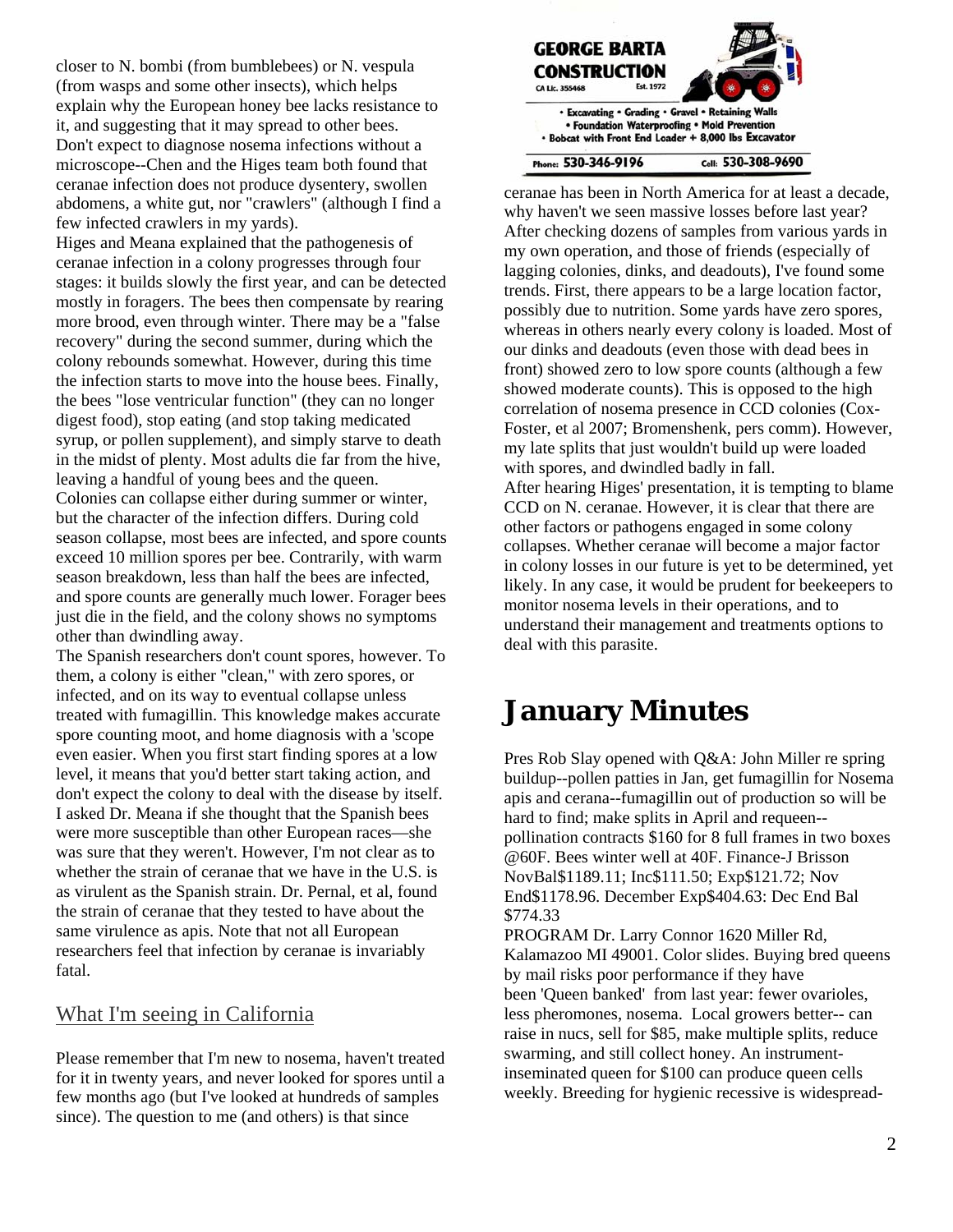test by inserting plug of frozen comb into brood, next day count % of dead larvae removed. Jack Meeks, sec





**Dues are Due** 

2008 dues are due, they are \$20 for newsletter by US mail, and \$15 by email. Please bring your check or cash (exact change please) to the next meeting and give to our lovely treasurer Janet. Or mail your dues to : NCBA c/o Janet Brisson 20693 Dog Bar Road Grass Valley, CA 95949

Dues are due now. If you have any questions, please feel free to call me at 530-913-2724 or email at rubes@countryrubes.com See you at the meeting, Janet, Treasurer

#### Cottage Cosmetics

A how-to guide for making fine olive oil soap and all natural personal care products using beeswax is available from local author and herbalist, Linnie McNaughton. The guide includes detailed instructions. To order send a check for \$15 to: Green Blessings 21055 Dog Bar Road Grass Valley 95949 Or call (530) 906-0831 Email: greenblessings@infostations.com



#### **Sacramento Beekeeping Supplies**

- Complete line of all beekeeping supplies
- Candle making supplies (molds, wicks, dyes, scents)
- Glycerin soap making supplies (soap base, molds, scents, and dyes)
- Honeycomb sheets for rolling candles (50 colors and in smooth)
- Beeswax and paraffin, special container candle wax
- Gifts, books, ready made candles 2110 X Street, Sacramento, CA 95818 **(916) 451 – 2337** fax (916) 451 – 7008 email:sacbeek@cwnet.com

Open Tuesday through Saturday 9:30 – 5:30 MAIL ORDERS RECEIVE QUICK SERVICE